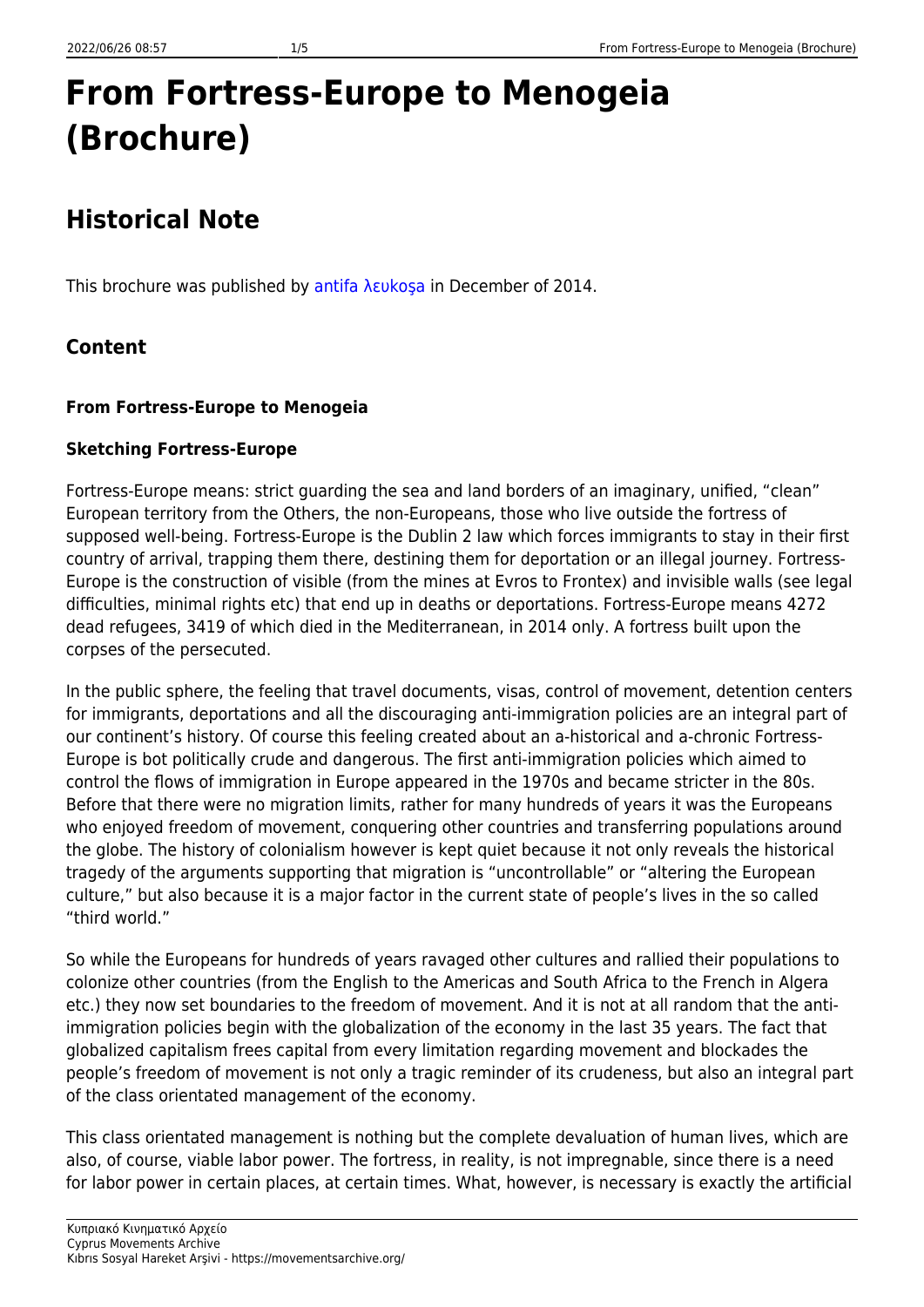Last update: 2021/02/22 en:brochures:antifalefkosha:antifalefkosha\_menogia https://movementsarchive.org/doku.php?id=en:brochures:antifalefkosha:antifalefkosha\_menogia 12:36

illegalization of people, aiming at exploiting them as "black" labor power, with whatever connotations that has for their work and living conditions (the recent example of Manolada is neither chronically nor geographically far from us). The tip of the spear for this illegalization strategy is idea of detention centers, between which is Menogeia.

#### **Immigrant detention centers or else: Concentration Camps**

#### On concentration camps

Glancing at the history of stigmatizing and marginalizing the "Others," the "foreigners," we see asylums for the "crazy," Spinaloga-type islands for the lepers, quarantines for the infected, exiles for the political opponents, ghettos for immigrants, concentration camps for everyone who is deviant (e.g. homosexuals, disabled people, gypsies etc.) This disgusting stigmatization could not be absent from here and now, resulting in the de-humanisation of thousands of immigrants in modern concentration camps, again constructed by Fortress-Europe.

The necessity of guarding national cohesion in a period where the crisis is causing the nation-state to crack gives birth to the creation of spaces of "exception," like immigrant concentration camps. Spaces, which are within society but also (and meaningfully) outside of it, as the beings imprisoned there live in a status of invisibility and contact with the rest of society, if existent, is under strict control. Spaces which every notion of humanness is demolished, a complete objectification of people takes place, and lives which seem unlivable for the western eyes are left to the insatiable appetite of the European states. The spatial separation of inside and outside comes to clarify the social distinction that we have accepted over the years in our everyday lives, between locals and foreigners. It is the prisons that deal is the external enemies before they manage to "infect" the "clean" locals.

The illegalization of thousands of immigrants and their imprisonment in concentration camps is the policy that comes to complete the countless murders that take place in the seas, at the borders and in the workplaces. This policy, a "necessary evil," for the survival of the system that feeds off of exploitation has of course been utilized in our country as well, a minion of Fortress-Europe.

#### **Cyprus' immigration policy**

Cyprus' immigration policy is an integral part of the wider European strategy that has earned the title "Fortress-Europe." It is based on recycling cheap labor power through the illegalization of immigrants.

Institutionally, this is done by the 5 year visa, where immigrants are "officially" desired only for a short period in order to work and then leave (so as to not be assimilated), and unofficially desired for off-the-books labor, which means full control of the employer over their hours, conditions, salary, and in the end, on their very existence. At this point the contradiction of the widespread racist rhetoric of "deporting all illegal immigrants" becomes clear, since they essentially create the conditions to exploit this cheap labor.

Immigrants, when they "don't fit" in concentration camps, are packed into blocks of prison, without them being separated from the other prisoners in their treatment (see blocks 9+10 in Lefkosia's central prisons, or the police station at Pera Horio Nisou). This imprisonment was the norm for every "illegal" immigrant before the construction of the concentration camp at Menogeia. Thus, we face the "Europeanisation" of the inhumane treatment of immigrants, as special places are constructed for them.

Despite all this, we don't have any misgiving that all "foreigners," irrespective of class, are destined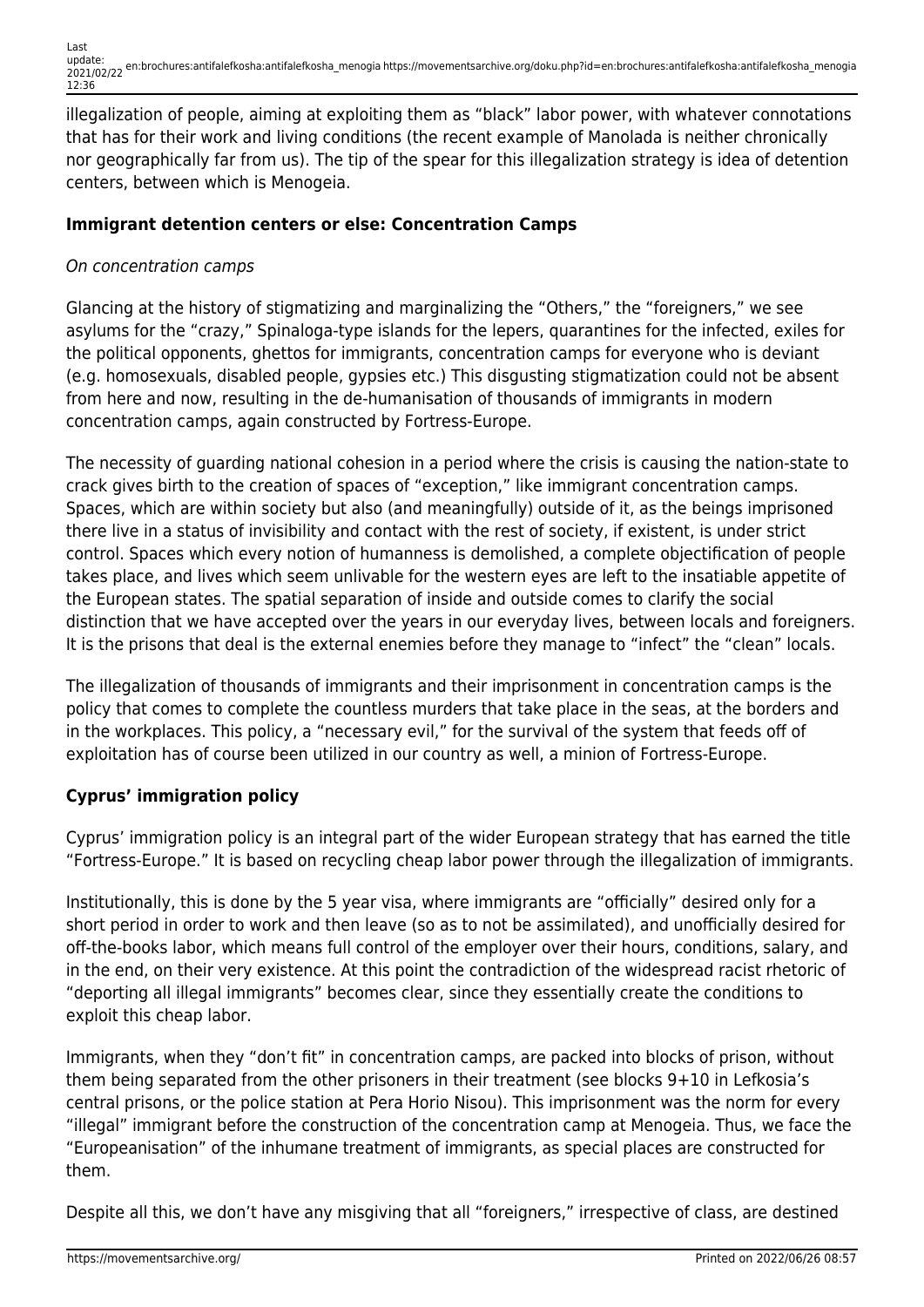for the concentration camp. The racism of Cypriot (not exclusively) anti-immigration policy is clearly also relevant to class, as the ministry of interior stresses the fact that non-EU citizens can get a permanent permission to reside in Cyprus with the purchase of a private home worth at least 300 thousand euros alongside 30 thousand in deposits at a local bank. This blatantly highlights the devaluation of the wider socioeconomic position of every immigrant that is forced to leave their country with the hope of a more dignified life in developed Europe, thus making their legalization impossible. The less privileged immigrants, those who do not have the economic means to become permanent residents have a very different fate…

### **On the detention center at Menogeia**

Cells, small periods of time outside, exit forbidden, deportations, racist violence, physical abuse. This is the reality awaiting humans whose only "crime" is their lack of papers, in Fortress-Europe. The "democratic" Europe drones on about how it protects the "real" refugees and persecutes and deports only those who don't have papers to prove it. Who are those, however, who don't have papers? Is it not political opponents chased by their own state, which also refuses to give them a passport? Is it not nationalities that are not recognized by their respective nation-state like the stateless Kurds of Syria? Is it not war refugees, like Syrians and Iraqis, that many times don't have the chance to gather their papers before leaving home?

The hell of Menogeia, as a transitional space prior to deportation, then, is the fate of all the damned who vainly try to start a new life in Europe. What is the "detainment center" in reality? It is but a space of control and subjugation of a specific population group. Its function is the control of the body, from where and how it moves, to with whom it is allowed to communicate, from what it eats, to how it is allowed to behave. Despite it being a space outside criminal law, since the detainees have committed no crime, the treatment is as criminals.

This treatment begins with the detainment itself. The "sans-papiers" are packed into cells, which they are allowed to exit only a few hours a day. To use the toilet they must ring a bell so that a supervising cop escorts them. The gender separation is so strict that even families are broken up, since men and women are held in different sectors, and children are taken by welfare, regardless of age. In terms of food, it is of awful quality, many people have lost weight, and complaints are made because allergies are ignored.

In the detainment center there is no medical personnel. The guards decide arbitrarily is a disease is worthy of attention or not. If so, the immigrants are allowed a visit to the hospital, which happens under supervision and with handcuffs. If not, the guards themselves simply give painkillers, whatever the symptoms may be.

The detainees are allowed one visit per day for an hour, and have signal to make phone calls only certain hours of the day. Their communication with lawyers and NGOs is routinely blocked. There are instances of people who were punished with isolation because they reported the horrible conditions to NGOs. The immigrants are kept in the dark, both in terms of their legal rights and the reason for their deportation. They also do not know how long they will be held, and when they will be deported. There are cases of people held for over the maximum limit of 18 months, set free and then arrested again.

The awful conditions of living are reflected in the detainees' bodies. Either through their struggles with hunger strikes and blocking the institution's functions (like the seven detainees who staged a hunger strike on the roof, against their prolonged detainment), either through their despair, shown by the suicide attempts (the most recent one in July, when a Lebanese national tried to kill himself after the postponement of his case at court).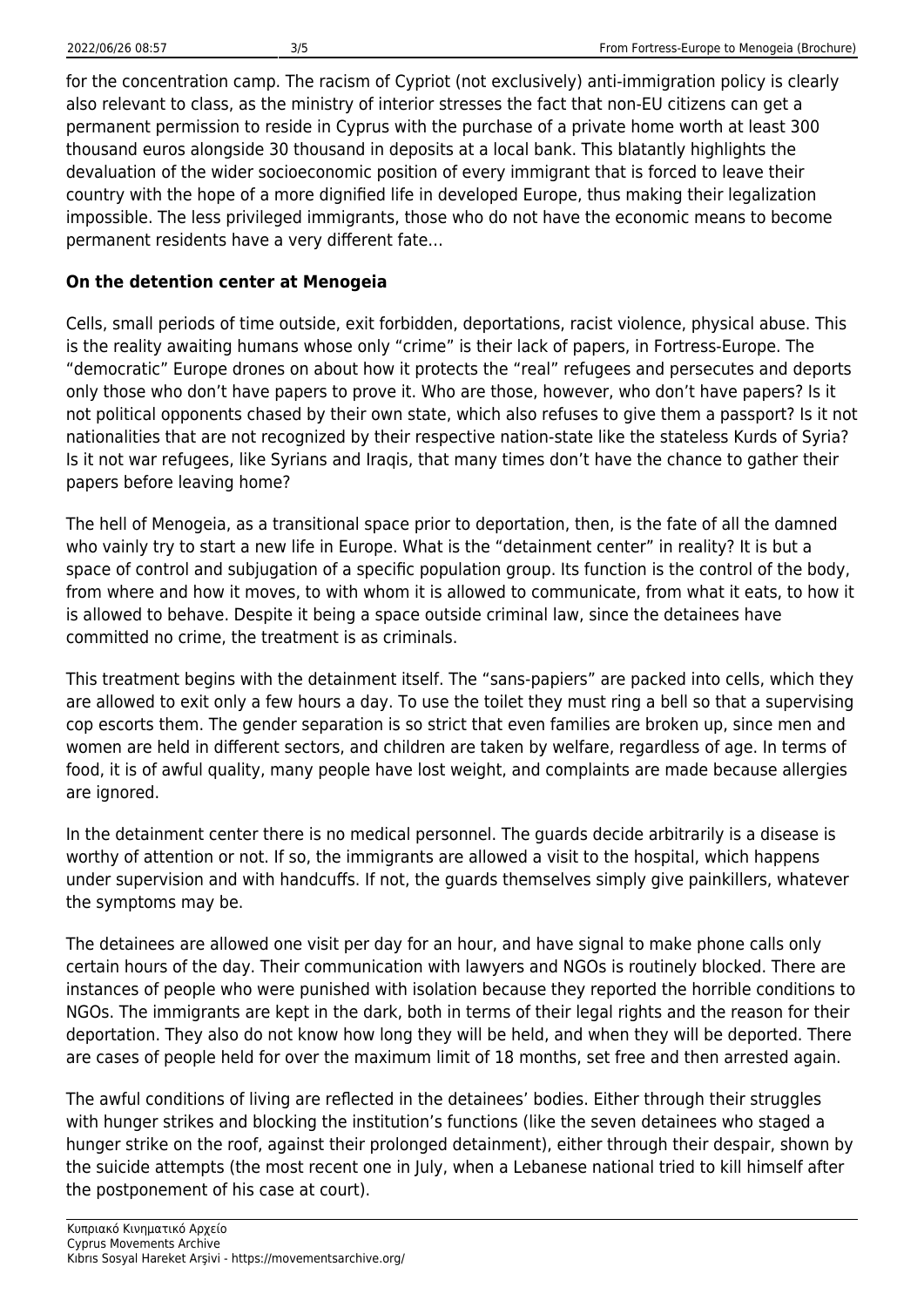Last update: 2021/02/22 en:brochures:antifalefkosha:antifalefkosha\_menogia https://movementsarchive.org/doku.php?id=en:brochures:antifalefkosha:antifalefkosha\_menogia 12:36

#### **On barbarism and solidarity**

When the immigrants aren't treated as infected intruders to the social body, they are treated as victims, worthy of philanthropy. This is but the other side of the same coin, with this treatment presenting the western subjects as heroes, washing them of their responsibilities on the reasons for immigration but also the western legal situation which makes immigration a nightware. Philanthropy obviously is not enough for everyone, so with small gestures, the state, in collaboration with some NGOs can show that it is trying to help, to convince its more progressive followers.

The racist rhetoric that says immigrants steal our jobs and make our salaries drop is a (social) part of their institutional management. It is part of the strategy that generates legal and illegal bodies, leaving the latter ones to be exploited by employers. It is not immigrants that lower salaries, it is the bosses, with the exploitation and devaluation of immigrants, marking the bottom of the capitalist pyramid and creating a rift within the working class through racist discourse. Thus, the bosses twist reality and present the results of their decisions as causes for them, and immigrants are targeted, creating the social space so that the state can treat them with the inhumane manner we see today. In this, the absence of common struggles and perspectives of locals and immigrants also plays its part. It is only one of the many separations within the working class itself, we can find others in the characteristic arguments between public and private sector workers.

Firstly, we attempt to network with locals and immigrants around issues of racism, in order to form a diverse community of people with the reflexes to support those who suffer at the hands of the racist state. We don't forget: the prisoners at Menogeia aren't waiting for us, they fight, with their bodies as their only tool. We try to put antifascist these forward in public discourse with counter information gestures, in order to create cracks in the domination of racism in the social sphere. Our attempts are dedicated to spreading solidarity to the detained and persecuted from elsewhere, to link our struggles with theirs.

Solidarity to immigrants concerns us for all the reasons in the world. It concerns us because the bosses use their bodies in order to map a grim future for ours as well. It concerns us because we accept no discrimination, either of race, or of gender and sexuality. It concerns us because in the neighborhoods, in the streets, the schools and our workplaces, we see those whom the state and the bosses want invisible. It concerns us because we neither want to, nor can live in a country with concentration camps.

#### Not in Cyprus, not anywhere!

Let's tear down all borders, all concentration camps and every racist perception until the final collapse of the fortress called Europe!

#### **ANTIFA NICOSIA**

#### **12/2014**

[Needs Turkish Translation](https://movementsarchive.org/doku.php?id=condition:needs_translation:needs_turkish_translation&do=showtag&tag=Condition%3ANeeds_Translation%3ANeeds_Turkish_Translation), [Brochures](https://movementsarchive.org/doku.php?id=tag:brochures&do=showtag&tag=Brochures), [antifa λευkoşa \(Group\)](https://movementsarchive.org/doku.php?id=groups:antifa_%CE%BB%CE%B5%CF%85ko%C5%9Fa_group&do=showtag&tag=Groups%3Aantifa_%CE%BB%CE%B5%CF%85ko%C5%9Fa_%28Group%29), [Decade 2010-2019](https://movementsarchive.org/doku.php?id=decade:decade_2010-2019&do=showtag&tag=Decade%3ADecade_2010-2019), [2014](https://movementsarchive.org/doku.php?id=year:2014&do=showtag&tag=Year%3A2014), [Nicosia](https://movementsarchive.org/doku.php?id=areas:nicosia:nicosia_south&do=showtag&tag=Areas%3ANicosia%3ANicosia_%28south%29) [\(south\),](https://movementsarchive.org/doku.php?id=areas:nicosia:nicosia_south&do=showtag&tag=Areas%3ANicosia%3ANicosia_%28south%29) [Nicosia](https://movementsarchive.org/doku.php?id=areas:nicosia&do=showtag&tag=Areas%3ANicosia)